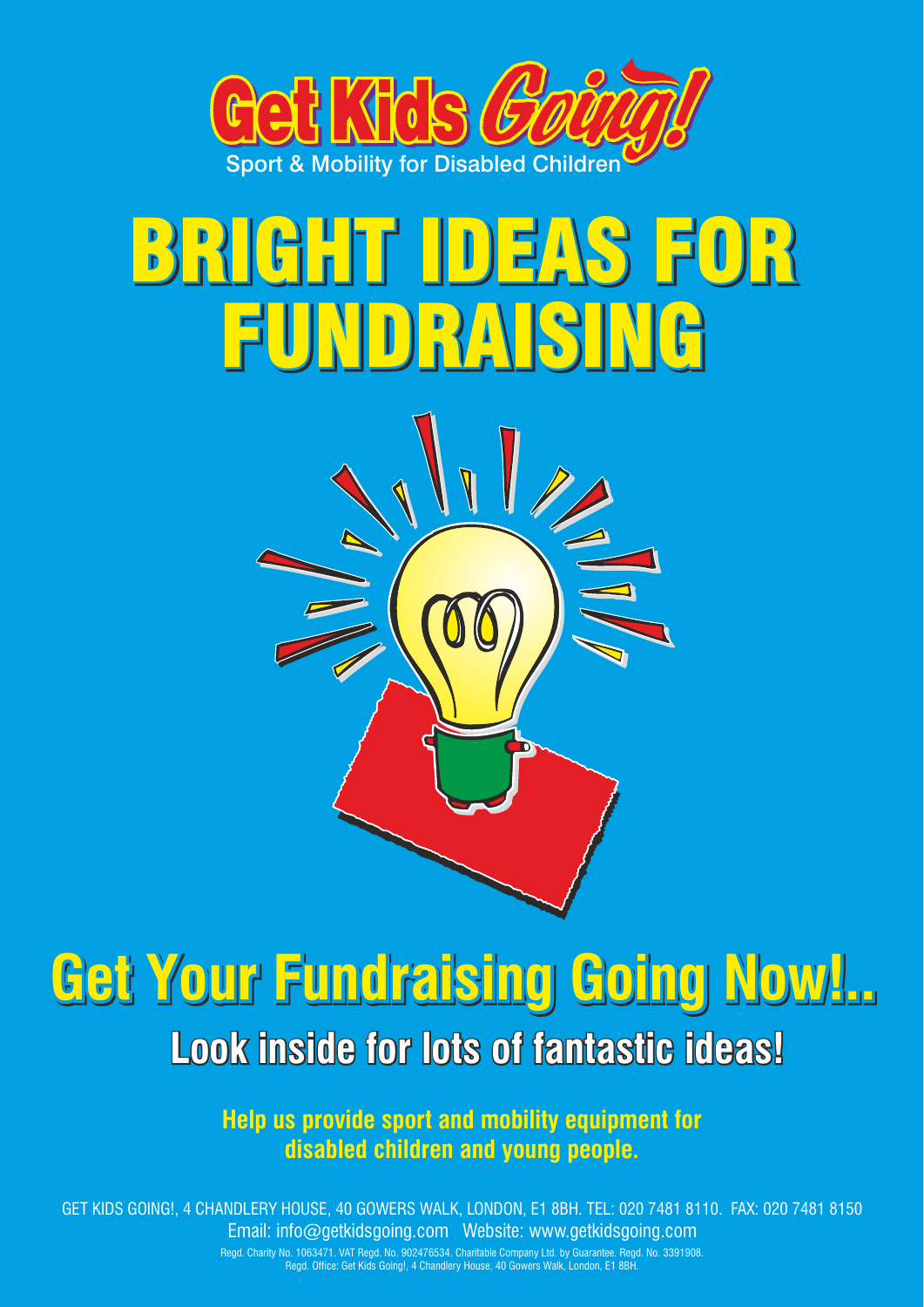Darts competition Dutch auction Disco Demonstration eg; icing, painting, flower arranging, foreign cooking Disco dance Drumming marathon Dog show Donkey derby Dress down day (at work or school) Drink a yard of ale competition Dance marathon Duck race Dungeons and dragons marathon

**Darts competition**

**Eatathon**



**Five-a-side** Flower arranging

Fête Fairy and gnome night Family fun day Fair Fancy dress Fancy dress football match Fancy dress party Fashion show Flea market Five-a-side football tournament Fancy dress pub crawl Flower show Flower arranging evening Fun run Football match French evening Fortune telling

Celebrity auction Cabaret night Caption competition Car treasure hunt Cheese and wine party Car boot sale Car wash (sponsored) **Carnival** Carol singing Caribbean night Ceilidh

etting you going!..

Chariot race Craft fair

# **Baked bean bath**

Afternoon tea stall Auction: (Silent, Favours / promises)

Abseiling Arm Wrestling Aerobathon Antique fair Assault course

Art fair

**Arm wrestling**



Baby show Backward walk Bike-a-thon Bag a prize Bungee jumping Bake-a-cake stall Badminton tournament Bag pack - supermarket Bell ringing Balloon race **Barbecue** Baked Bean Bath Barn dance Barrel rolling contest Ball or dance Beard shave Bed race Beer tasting comp Beetle drive Book swop library Bingo night Blindfold challenge Bonfire night Bring and buy sale Brass band concert Bowls competition Beach clean Brick laying contest Bridge tournament Blind date contest Burns night

**Beetle drive**

**Cheese and wine party**

> Clay pigeon shoot Cockney night Coffee morning Cricket match

 $\overline{0}$ 

 $\overline{\mathbf{0}}$ 

**Concert**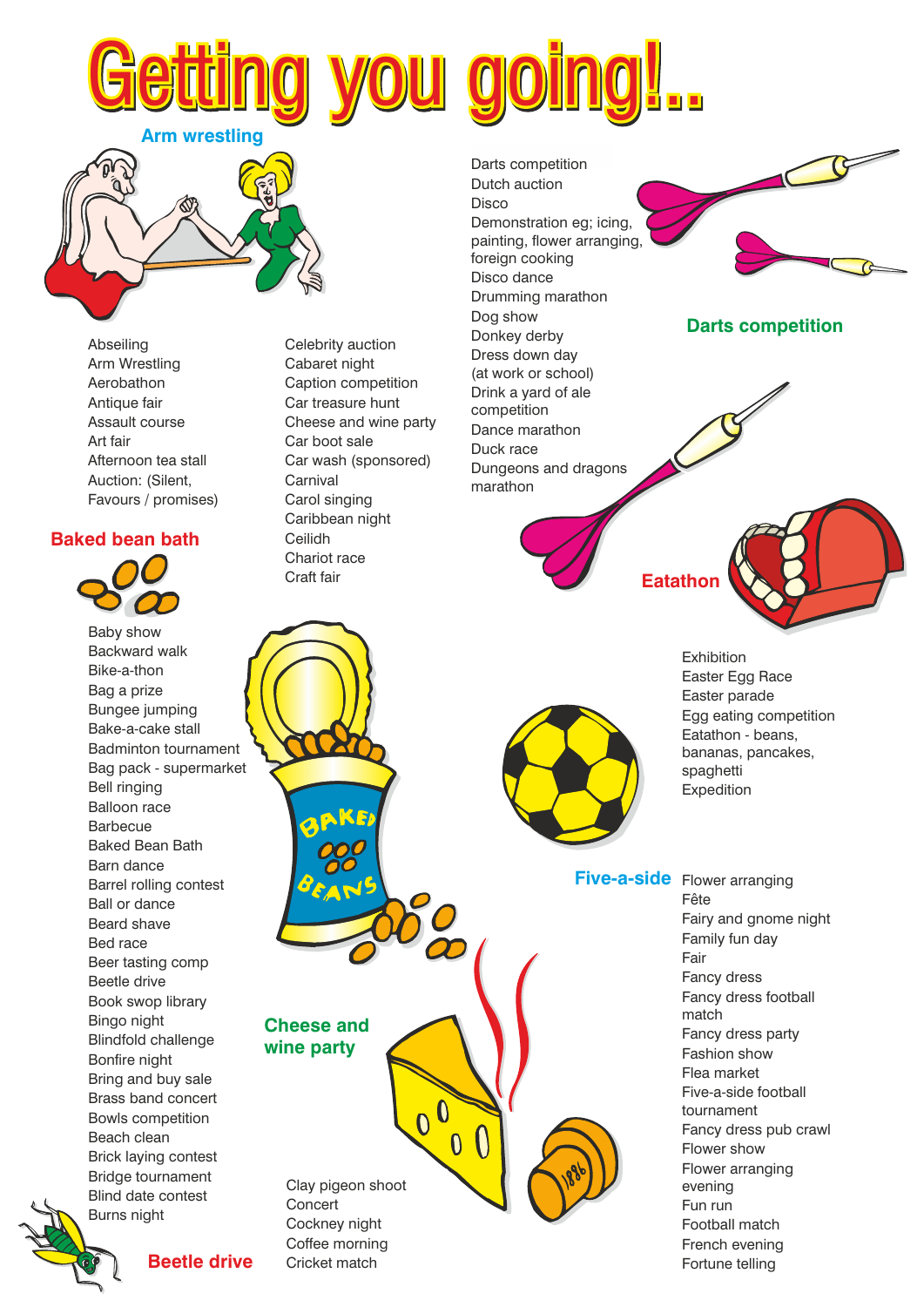

## **Get Kids Going! Collection boxes**

Just tell us how many you need! Tel: 0207 481 8110 or email us on: info@getkidsgoing.com and we will be pleased to send them to you.



Jazz evening Jewellery collection Jogging (sponsored) Jobs in the house

## **Skydive for Free!**

Marathon-dance, piano playing, ride, dog walk, etc Market stall Masquerade ball Morris dancing May fair Motor mower race Medieval banquet Musical evening Mile of coins Mountain bike race Mystery tour Matchbox challenge

New year's resolution (sponsored)



Knitathon Karaoke Karate marathon Kidnap and ransom Knit-in Knobbly knees contest Knockout contests

It's a knockout Indoor games evening

#### **Jumble sale**

# Jumble sale Jam making Job swap Judo demo Guess the weight of... Guess the name of... Guess the value of... Garage sale Jet push



Ask us for all the details: Tel: 0207 481 8110 or look at the Get Kids Going! Skydive for Free website: www.getkidsgoing.com

## **Hair shave**

Gala night Go karting Garden party Garden clean up Gymkhana

Sport & Mobile Children

Go forth and multiply Good as new sale Golf competition

Haggis hog out Halloween party Holiday photography competition Horse show Hair shave Honesty box Horseshoe throwing House to house collection Home decoration Haggis throwing



**Join the Get Kids Going! team for some of the best events in the world including:**

Virgin Money London Marathon Brighton Marathon New York City Marathon Paris Marathon Berlin Marathon Great North Run Royal Parks Half Marathon Ride London Surrey 100 L'Etape Du Tour and lots more...

**Enter and Pay online at anytime! www.getkidsgoing.com or ring: 0207 481 8110**





# **Lawn mowing and gardening**



Lorry push